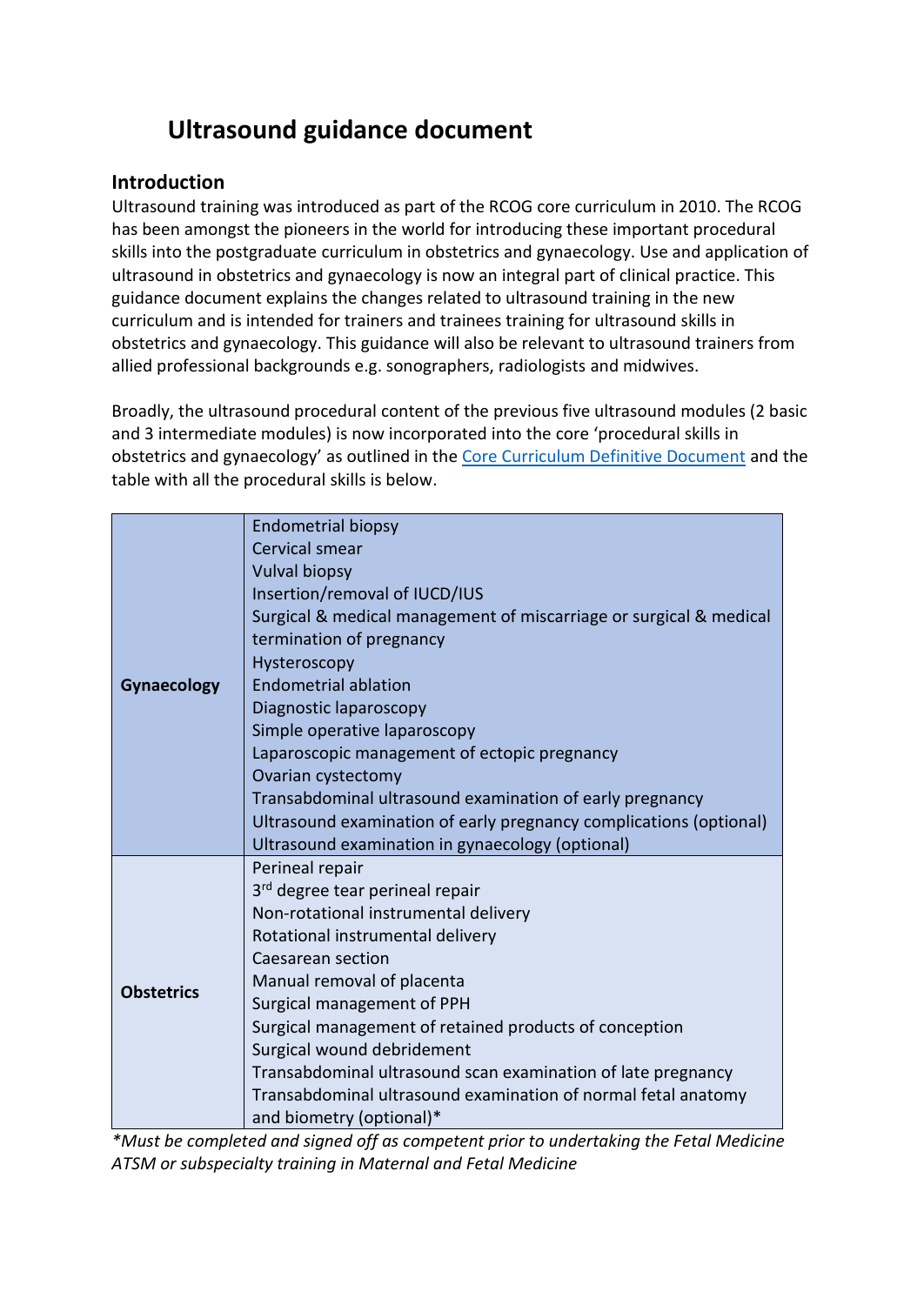The two previous basic mandatory modules are part of the 'mandatory ultrasound skills' in obstetrics and gynaecology and the three previous optional intermediate ultrasound modules, along with an additional transvaginal obstetric procedure for cervical length assessment, are now part of the 'intermediate ultrasound skills' in Table 1 (see below). Some of the intermediate ultrasound skills are mandatory for some of the ATSMs and for entry into certain subspecialty training programs (see ATSM and subspecialty curricula for details).

The mandatory skills need to be achieved by end of ST3 and will be assessed using Objective structured assessment of technical skills ([OSATS\)](https://elearning.rcog.org.uk/new-curriculum-2019-training-resource/assessment-process-new-curriculum). The optional ultrasound skills can be achieved after completion of the mandatory ultrasound skills with further advanced training in ultrasound by some of the trainees or those pursuing ATSMs/ASMs. Optional obstetric ultrasound skills and competency form an integral part of the Fetal medicine (FM) and High Risk Pregnancy (HRP) ATSMs and are essential for subspecialty training in Maternal and Fetal Medicine. Optional gynaecology ultrasound skills and competency are essential for the completion of Acute Gynaecology and Early Pregnancy (AGEP), Advanced Laparoscopic Surgery for the Excision of Benign Disease (ALAP) Subfertility and Reproductive Health ATSMs and the Safe Practice in Abortion Care (SPAC) ASM. The gynaecological ultrasound skills and competences form an integral part of for subspecialty training in Reproductive Medicine depending on the individual needs.

|                           | Mandatory ultrasound<br>skills<br>To be completed by<br>end of ST3                  | Intermediate ultrasound skills<br>(mandatory in some ATSMs and for<br>subspecialty training) |                                                                                                   |  |  |  |
|---------------------------|-------------------------------------------------------------------------------------|----------------------------------------------------------------------------------------------|---------------------------------------------------------------------------------------------------|--|--|--|
| Obstetric<br>Procedures   | Transabdominal<br>examination in later<br>pregnancy (second<br>and third trimester) | Transabdominal<br>assessment of normal<br>fetal anatomy and<br>fetal biometry                | Transvaginal<br>examination in late<br>pregnancy (cervical<br>length and placental<br>assessment) |  |  |  |
| Gynaecology<br>procedures | Transabdominal<br>examination of early<br>pregnancy (first<br>trimester)            | Ultrasound<br>examination of early<br>pregnancy<br>complications                             | Ultrasound<br>examination in<br>gynaecology                                                       |  |  |  |

#### **Table 1 – Obstetric and gynaecological ultrasound skills**

It is essential for trainees to achieve competence in the two mandatory ultrasound skills by end of ST3. These skills are essential for trainees and can act as steppingstones for further supervised training and acquisition of more advanced ultrasound competences. Completion of the two mandatory transabdominal ultrasound skills does not imply that a trainee is automatically ready for independent practice in diagnostic ultrasound (particularly in out of hours unsupervised clinical settings). Care should be taken in delegating decisions about clinical management of patients to trainees who have completed only the mandatory modules (particularly where management relies on the ultrasound findings). The expected utilisation of ultrasound skills, both within and out of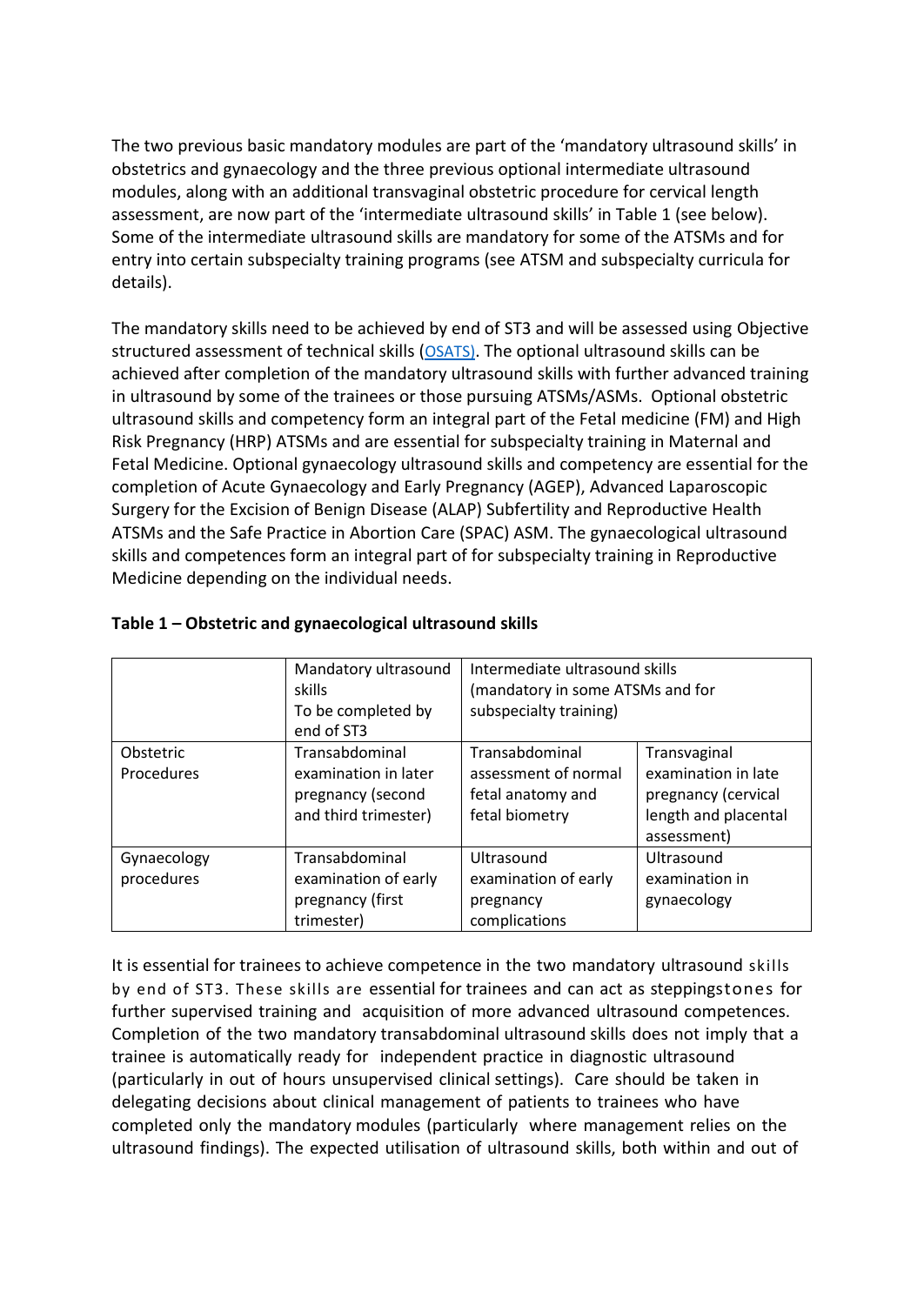hours should be determined and agreed by the local ultrasound supervisor in the context of local protocols for ultrasound scanning.

Trainees are encouraged to maintain a formal log of ongoing ultrasound experience once mandatory ultrasound skills competence has been achieved although there is no formal requirement for further OSATs to demonstrate ongoing competence unless this was felt necessary by the educational supervisor.

### **Knowledge**

Understanding the tools before using them to perform a procedure is one of the key aspects of any procedural skill. The safe use of ultrasound and an understanding of how it works are covered in basic obstetrics and gynaecology ultrasound courses run regionally in the UK, including the RCOG course on [Early Pregnancy and Gynaecological Ultrasound.](https://www.rcog.org.uk/en/departmental-catalog/Departments/atsm/2315---early-pregnancy-and-gynaecological-ultrasound/)

### **Procedural skills**

Whilst the procedural aspects of the skill have been emphasised in this document, we expect that the generic skills of obtaining valid consent for performing the procedure (for most scans this is verbal consent), communication skills during and after performing the scan, informed decision making, documentation of findings accurately and writing a report as listed in CiP 1 of the core curriculum to underpin the skills for performing ultrasound. Having an insight into one's own limitations based on level of training and experience should trigger an appropriate senior opinion and/or involvement for further management. These are outlined in the core definitive document but are relevant to the effective use of USS in clinical practice.

Use of simulation based learning should be encouraged where local facilities are available.

### **Mandatory ultrasound skills**

All trainees are required to achieve these by the end of ST3. The list of skills and OSATS required for sign off are described below.

#### **1. Transabdominal ultrasound examination of early pregnancy**

Skills required:

- Ability to identify the features of a normal gestational sac and confirm its intrauterine location
- Ability to identify early cardiac activity using B-mode
- Ability to Identify fetal number
- Ability to measure gestational sac size and crown rump length

In many cases, transvaginal (TV) ultrasound skills are required in early pregnancy to confirm or refute pregnancy site and viability/non viability (examples include earlier gestation <8 weeks, maternal obesity, empty bladder, retroverted uterus etc). Trainees are required to gain the transabdominal ultrasound competences outlined above but should avail themselves of opportunities to gain exposure to, and experience in, use of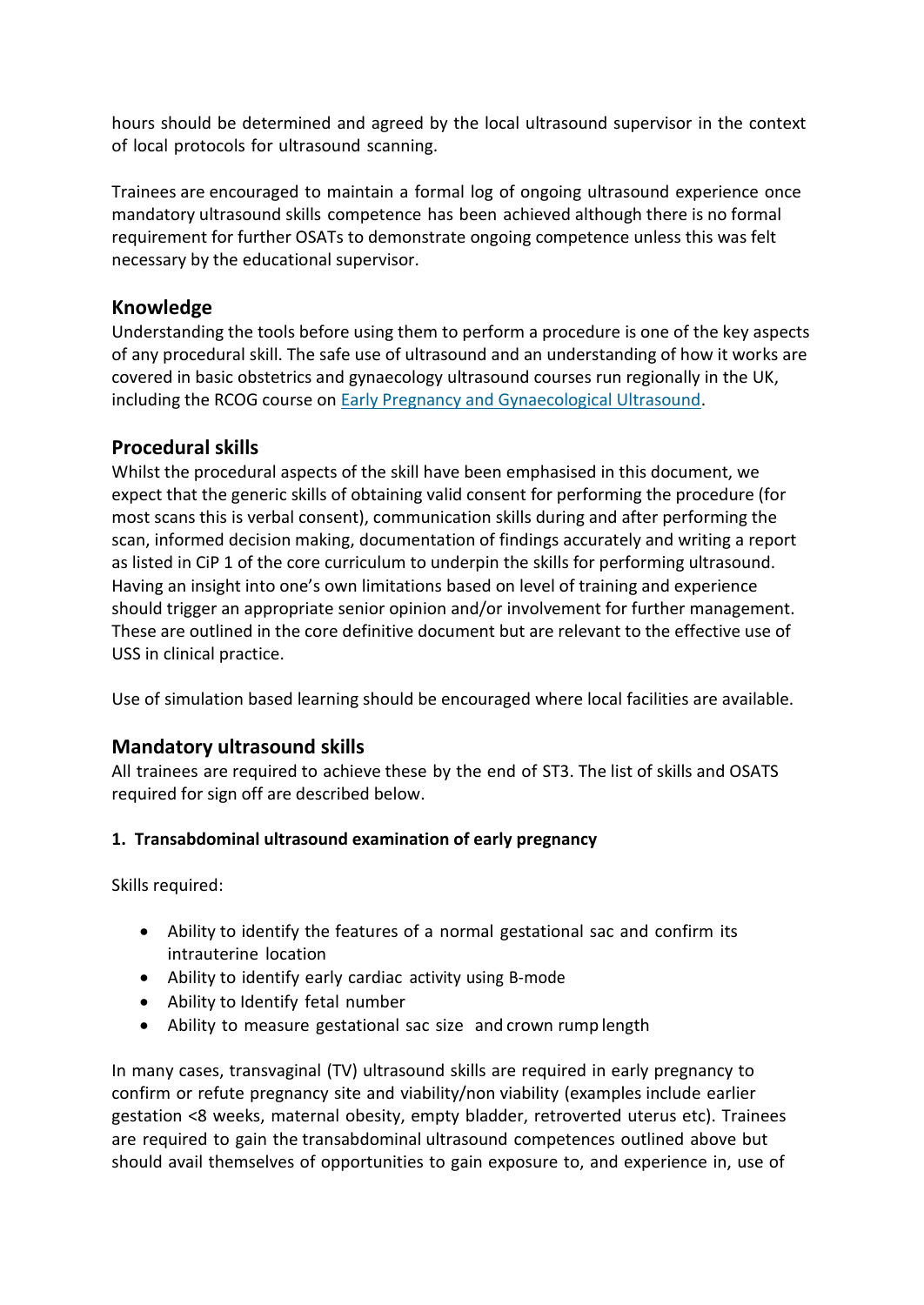the transvaginal probe. This is not mandatory and will depend on the availability of resources within units.

OSATS required:

1. Transabdominal ultrasound examination of early (8-12 week) pregnancy.

### **2. Transabdominal ultrasound examination of later pregnancy (second and third trimester)**

Skills required:

- Ability to perform basic ultrasound assessment of fetal presentation/lie/biometry
- Ability to perform basic ultrasound assessment of liquor volume
- Ability to perform basic assessment of placental location

OSATS required:

- 1. Assessment of fetal lie, presentation, liquor assessment (Amniotic fluid index (AFI) and maximum pool depth) and placental assessment.
- 2. Measurement of HC, AC and FL-formative OSATs required to demonstrate evidence of directly supervised practice.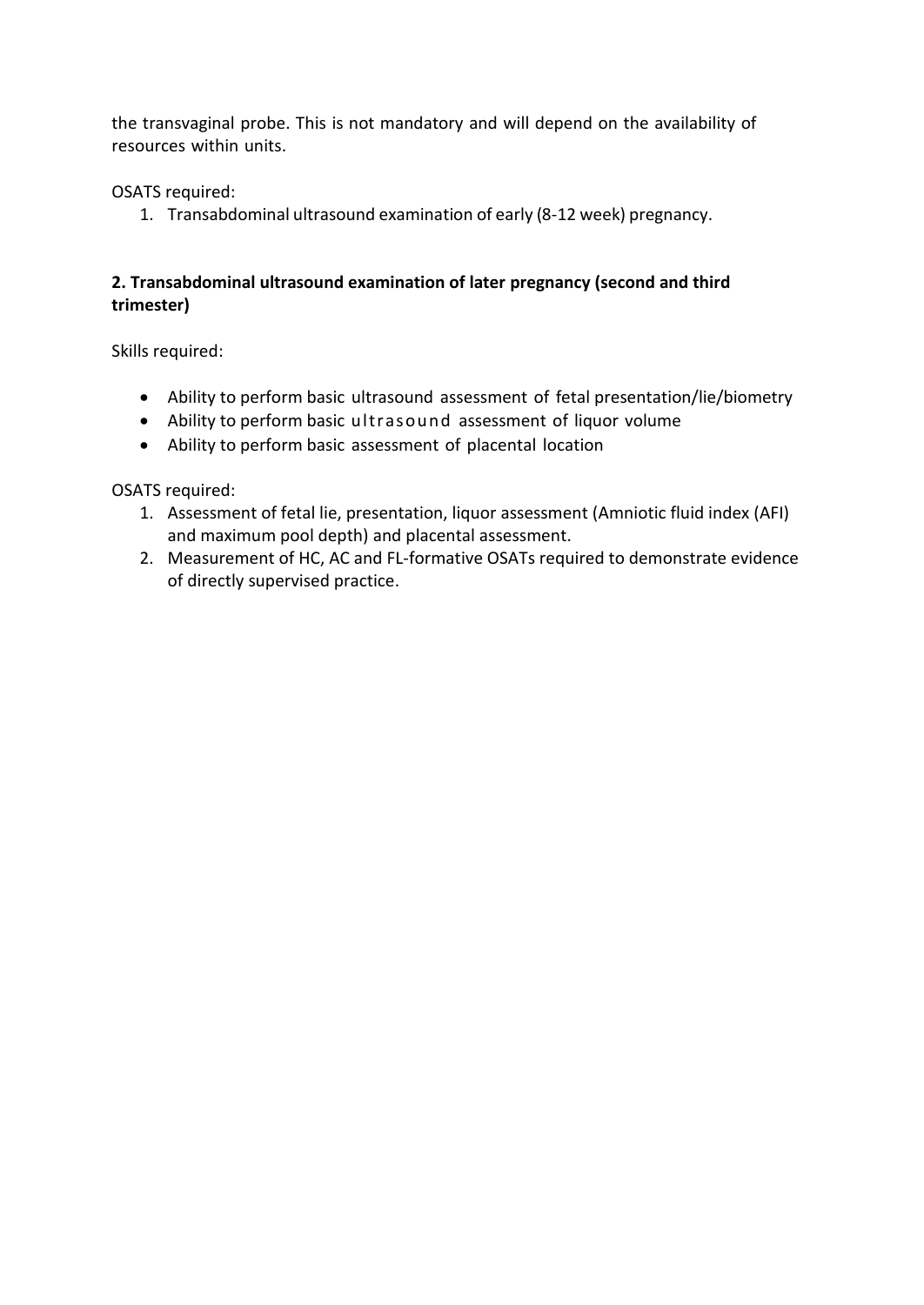### **Optional ultrasound skills**

These will be undertaken by trainees after completion of the mandatory ultrasound skills as optional skills. For those doing ATSMs some of these ultrasound skills will be essential for achieving the competencies in individual ATSMs. Please also refer to the [ATSM Curriculum.](https://www.rcog.org.uk/globalassets/documents/careers-and-training/curriculum/curriculum2019/advanced-training-definitive-document-2019.pdf)

### **1. Transabdominal USS examination of normal fetal anatomy and fetal biometry (skills required before commencing Fetal Medicine ATSM)**

Skills required:

- Ability to use ultrasound to assess normal morphological ultrasound appearances of the fetus and its environment
- Ability to use ultrasound to assess fetal biometry
- Ability to use ultrasound to assess normal fetal anatomy

OSATS required:

1. Normal fetal anatomy and biometry.

### **2. Ultrasound examination of early pregnancy complications (skills required for completion of AGEP, ALAP, SRH ATSMs and SPAC ASM)**

Skills required:

- Ability to use ultrasound to diagnose normal intrauterine pregnancy
- Ability to use ultrasound to diagnose early pregnancy abnormalities such as miscarriage
- Ability to use ultrasound to diagnose tubal ectopic pregnancy
- Ability to use ultrasound to diagnose non tubal ectopic pregnancy

OSATS required:

- 1. Ultrasound diagnosis of normal early pregnancy
- 2. Ultrasound diagnosis of miscarriage
- 3. Ultrasound assessment of a woman with suspected ectopic pregnancy

#### **3. Ultrasound examination in gynaecology (\*\*skills required for completion of AGEP, ALAP, SRH ATSMs, SPAC ASM)**

Skills required:

- Ability to use ultrasound to identify normal morphological ultrasound appearances of the female pelvis and its variations during the menstrual cycle
- Ability to use ultrasound to diagnose fibroid
- Ability to use ultrasound to diagnose ovarian tumours
- Ability to use ultrasound to diagnose pelvic abscess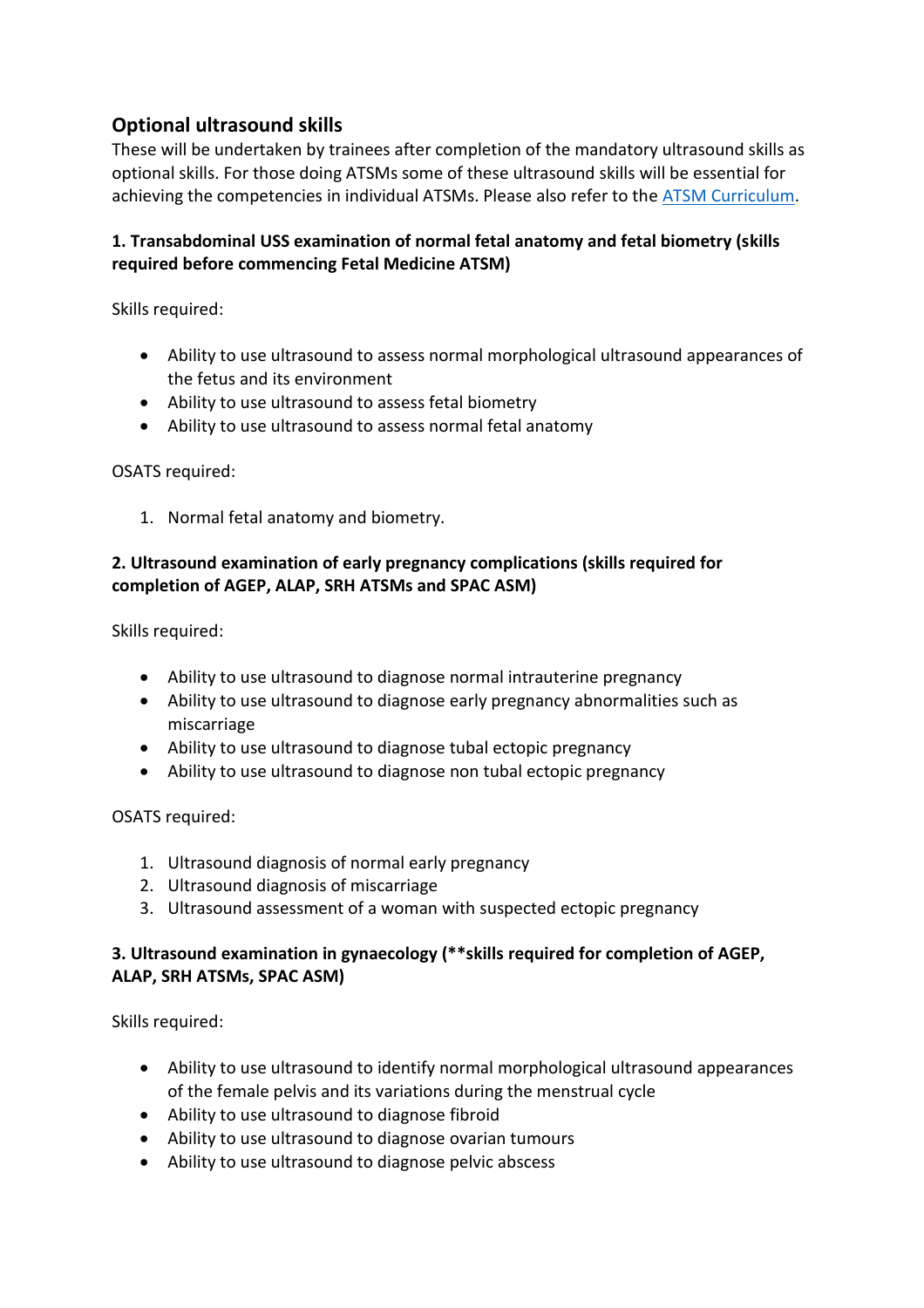- Ability to diagnose acute appendicitis
- Ability to diagnose urinary retention

#### OSATS required:

- 1. Ultrasound assessment of the normal female pelvis
- 2. Ultrasound assessment of endometrial abnormality
- 3. Ultrasound assessment of uterine fibroids
- 4. Ultrasound assessment of pelvic pain
- 5. Ultrasound assessment of ovarian lesions

### **4. Transvaginal USS examination in late pregnancy (skills required for completion of HRP ATSM)**

Skills required:

- Ability to use ultrasound to identify the normal morphological ultrasound appearances of the cervix in the second and third trimester
- Ability to use ultrasound to measure the cervical length appropriately
- Ability to use ultrasound to assess for placental position in relation to internal os with low lying placenta

OSATS required:

- 1. Measurement of cervical length
- 2. Assessment of placental location in relation to the internal os

### **Assessment**

Ultrasound as a procedure will be assessed by the trainers using the OSATS tool in different clinical settings. This tool has been validated for assessing competency in a particular technique. They can be assessed by any of the trainers including sonographers, midwives, senior trainees, consultants. Simulators may be used for formative assessments. OSATS can be undertaken as many times as the trainee and their supervisor feel is necessary (formative). A trainee can be regarded as competent to perform a procedure independently after they have completed three summative OSATS by more than one assessor involved in their ultrasound training. When a trainee has been signed off as being able to perform a procedure independently, they are not required to have any further assessment (OSATS) of that procedure, unless they or their Educational Supervisor think that this is required (in line with standard professional conduct).

Ultrasound skills form part of the practical procedures which are linked to the [clinical CiPs](https://www.rcog.org.uk/globalassets/documents/careers-and-training/curriculum/curriculum2019/core-curriculum-2019-final-gmc-approved.pdf). The mandatory early pregnancy ultrasound skills are associated with CiPs 9 and 11 and the mandatory obstetric ultrasound skills are associated with CiPs 10 and 12 (Further information is available in the [CiP guides.](https://elearning.rcog.org.uk/new-curriculum-2019-training-resource/curriculum-structure/core-curriculum) All mandatory ultrasound skills should have been achieved by the end of ST3.

Assessment of the clinical CiPs is made using the entrustability scale shown in Table 2.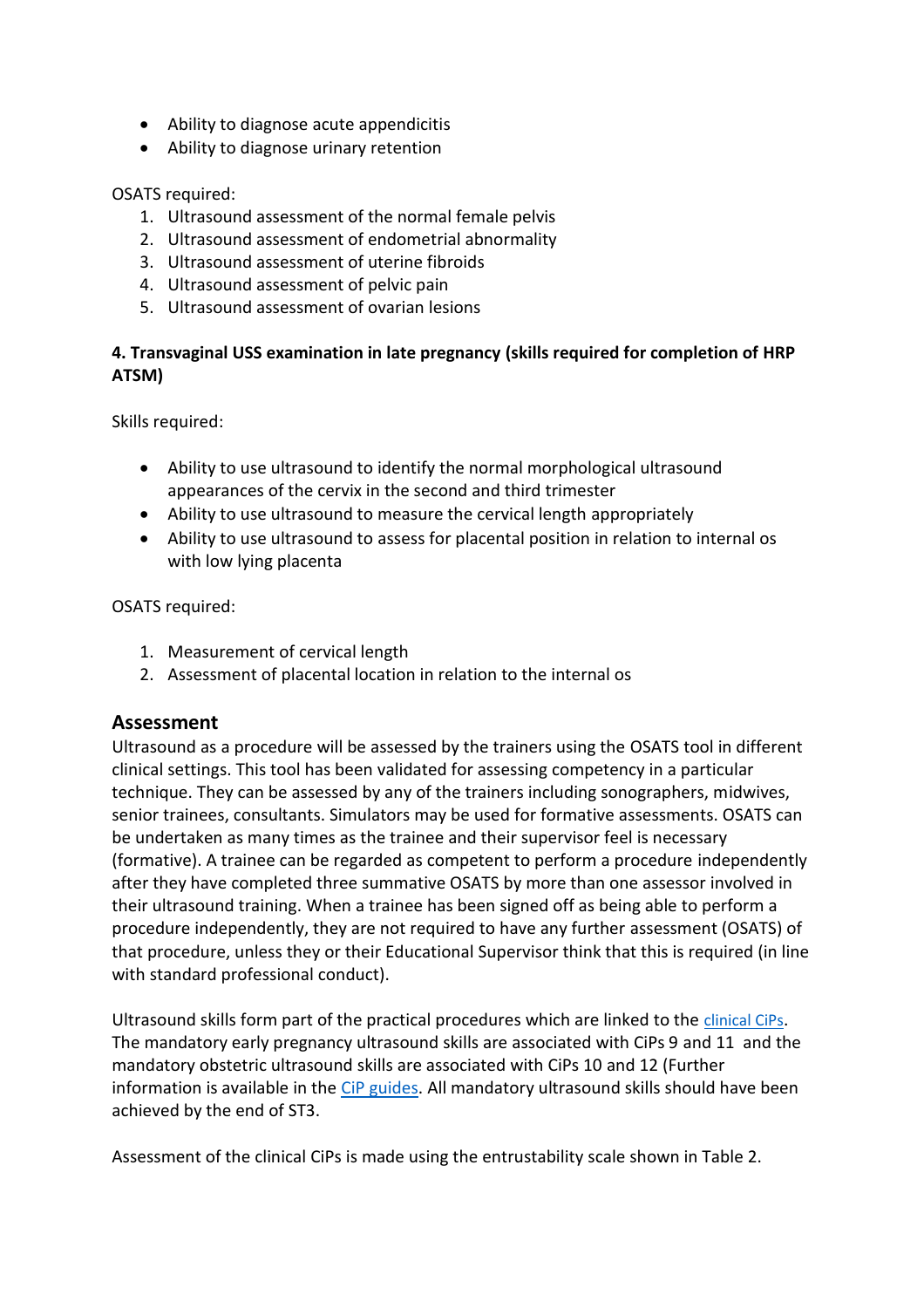Table 2 shows the five supervision levels that are based on an entrustability scale which is a behaviourally anchored ordinal scale based on progression to competence and reflects judgements that have clinical meaning for assessors and are used to make an assessment of the clinical CiPs.

| Table 2 - Levels of supervision |                                                                                  |  |  |  |  |
|---------------------------------|----------------------------------------------------------------------------------|--|--|--|--|
| Level                           | <b>Descriptor</b>                                                                |  |  |  |  |
| Level 1                         | <b>Entrusted to observe</b>                                                      |  |  |  |  |
| Level 2                         | Entrusted to act under direct supervision (within sight of the supervisor)       |  |  |  |  |
| Level 3                         | Entrusted to act under indirect supervision (supervisor immediately available on |  |  |  |  |
|                                 | site if needed to provide direct supervision)                                    |  |  |  |  |
| Level 4                         | Entrusted to act independently with support (supervisor not required to be       |  |  |  |  |
|                                 | immediately available on site, but there is provision for advice or to attend if |  |  |  |  |
|                                 | required)                                                                        |  |  |  |  |
| Level 5                         | Entrusted to act independently                                                   |  |  |  |  |

This method of sign off moves away from a process of box ticking and toward a process that says, "I trust you to do these work activities. If not, I need to identify the underlying competencies that need to be developed so that you can progress to the next level of trust." Levels of supervision emphasise the role of observation and judgment, and replicate real life practice. For example, a consultant must decide what each trainee can be trusted to do, as well as determine the amount of supervision, direct or indirect, that they need to undertake activities safely. These kinds of judgments are routinely made in the workplace and are based on the experience of the consultant. By the end of training a doctor must be trusted to undertake all the key critical tasks needed to work as a consultant—and that becomes the outcome and end point of training.

The trainee will make a self-assessment to consider whether they meet expectations for the year of training, using the five supervision levels listed in Table 2 above and highlighting the evidence in the ePortfolio. The Educational Supervisor will then consider whether the trainee is meeting expectations or not by assigning one of the five supervision levels.

Trainees will need to meet expectations for the year of training as a minimum to be judged satisfactory to progress. The expectations for the level of supervision expected for each year of training for all the clinical specialty CiPs are in table 3 below.